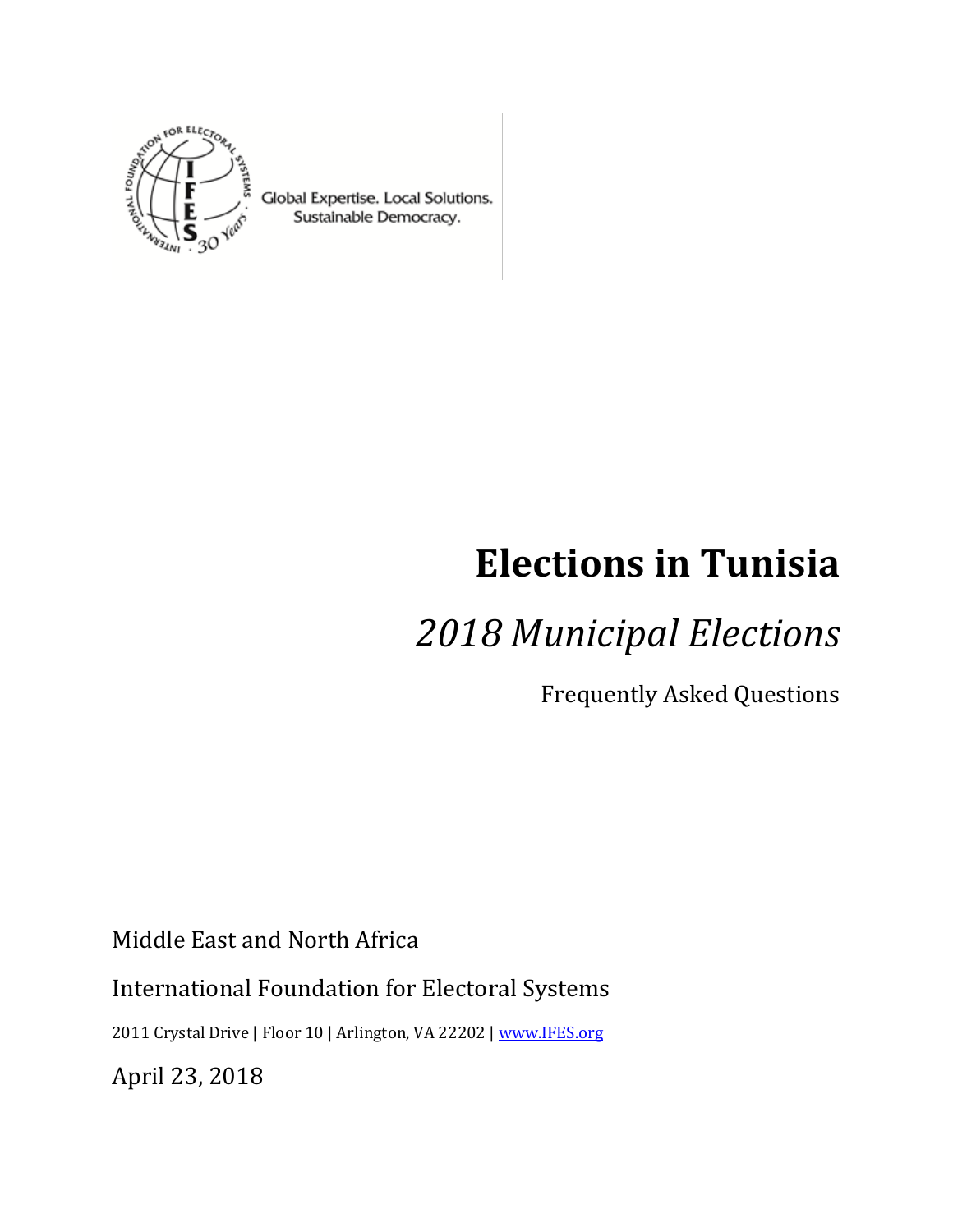## **Frequently Asked Questions**

| What is the main legal framework governing the conduct of the municipal elections?3                 |
|-----------------------------------------------------------------------------------------------------|
|                                                                                                     |
|                                                                                                     |
|                                                                                                     |
|                                                                                                     |
|                                                                                                     |
|                                                                                                     |
| What is the total number of candidate lists that will be contesting these elections? 7              |
|                                                                                                     |
|                                                                                                     |
| What are the measures taken to encourage the representation and participation of persons with       |
|                                                                                                     |
| What are the differences between the election campaign, the pre-election campaign and the electoral |
|                                                                                                     |
|                                                                                                     |
|                                                                                                     |
|                                                                                                     |
| Which bodies monitor the conduct of different types of media during the election campaign? 12       |

*Disclosure:*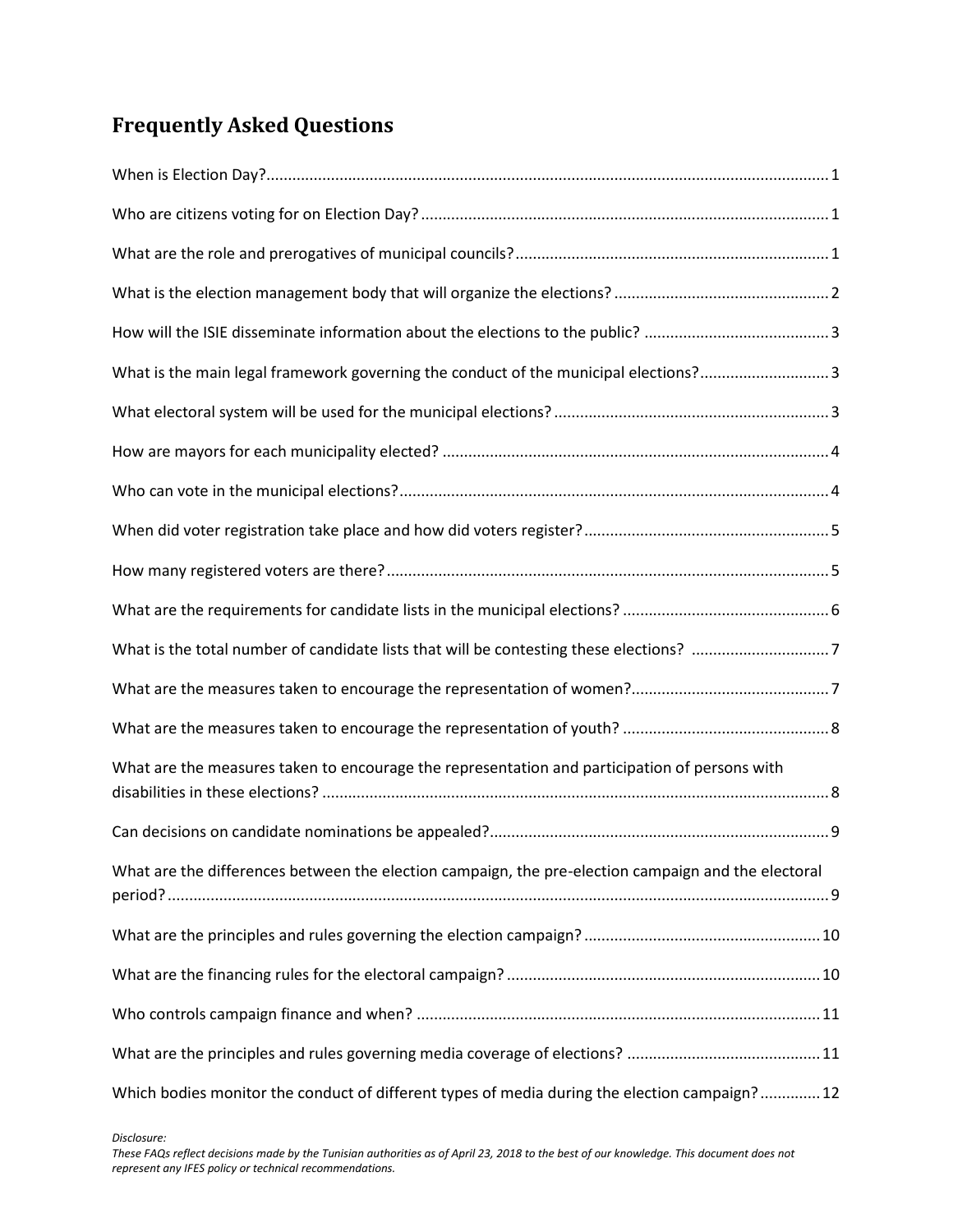| Where and according to what procedures will the soldiers and agents of the internal security forces |
|-----------------------------------------------------------------------------------------------------|
|                                                                                                     |
|                                                                                                     |
|                                                                                                     |
|                                                                                                     |
| Who will observe the municipal elections? How can they obtain accreditation?16                      |
|                                                                                                     |
|                                                                                                     |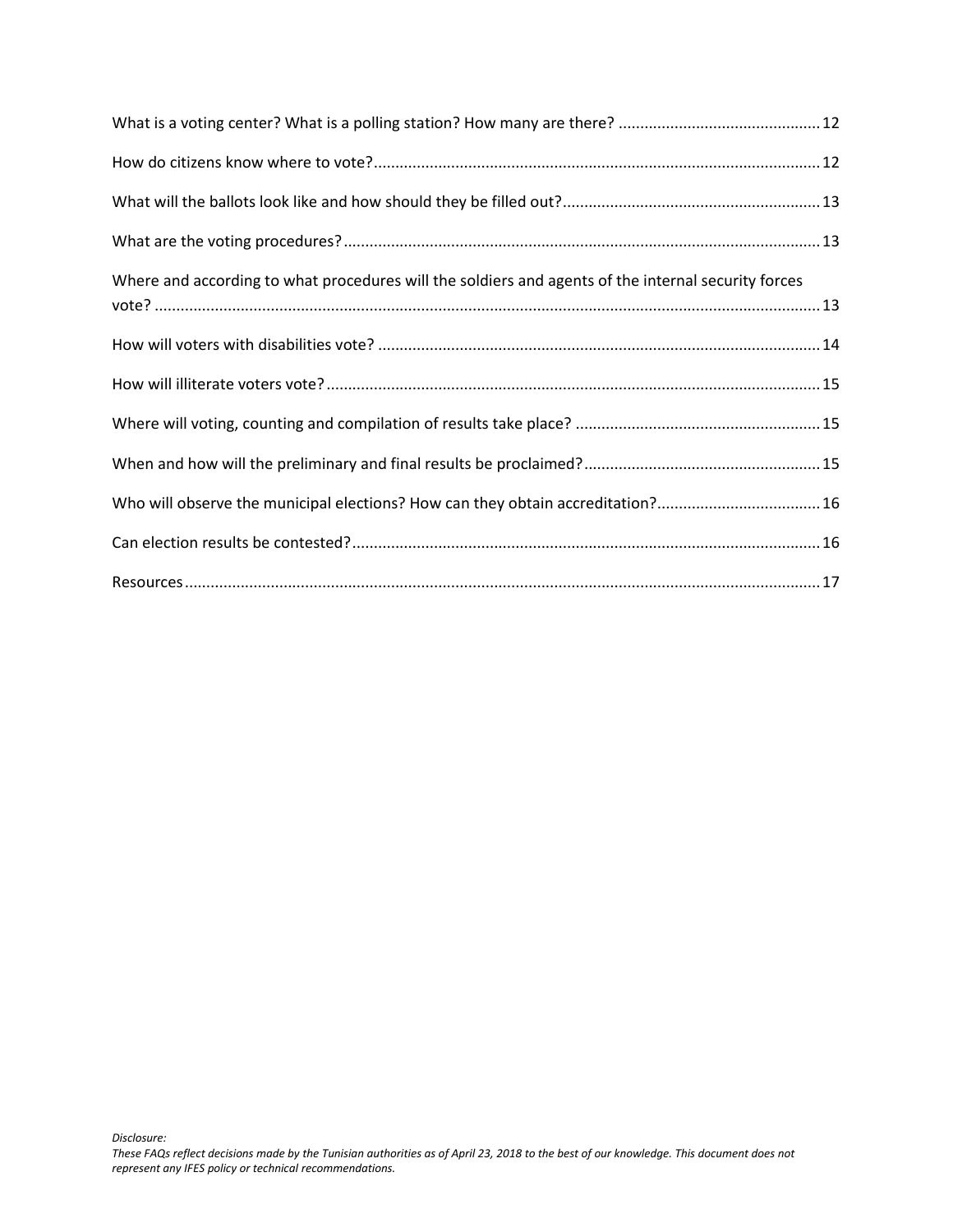## <span id="page-3-0"></span>**When is Election Day?**

After multiple delays and postponements, on December 19, 2017, the Tunisian President Beji Caid Essebsi signed a decree calling voters to the polls on May 6, 2018, stressing the commitment of Tunisian authorities to conduct the long-awaited municipal elections. The military and security forces personnel<sup>1</sup> will vote early on April 29, 2018, one week earlier than other voters.

### <span id="page-3-1"></span>**Who are citizens voting for on Election Day?**

Tunisian voters will elect municipal council representatives for the 350 municipalities across the country, including 86 new municipalities that were created between 2015 and 2016. According to Article 117 *bis* of the electoral law, there will be between 12 and 60 municipal council representatives per municipality based on number of inhabitants. For the 2018 municipal elections, there are 7,212 available council seats in the 350 electoral constituencies.

These are the first municipal elections to take place since the 2011 popular uprising that ousted President Zine El Abidine Ben Ali. Municipalities are the first level of governance in the system of decentralization enshrined in Chapter VII of the 2014 Tunisian Constitution pertaining to local authorities.

### <span id="page-3-2"></span>**What are the role and prerogatives of municipal councils?**

The role, prerogatives and competencies of municipal councils are defined by the Code of Local Authorities (CLA) that is still under consideration by the Parliament at the time of writing. It is expected to be adopted prior to the conduct of the municipal elections.

According to the draft CLA, the municipal council is the main decision-making body at the municipal level. It deliberates and makes decisions on local affairs, except on matters falling within the jurisdiction of the mayor (president of the municipal council) and expressly assigned to her/him by law. The municipal council is responsible for, among others:

- The creation and management of municipal public services (e.g. construction and maintenance of roads; layout and maintenance of gardens, parks and green spaces; collection and sorting of household waste; public lighting; etc.);
- The approval of the municipality's budget; and
- The approval of investment and municipal equipment programs, urban development plans and the adoption of regulations relating to cleanliness and protection of the environment.

• the National Safety,

 $\overline{\phantom{a}}$ 

- the National Police,
- The National Guards,
- Civil Protection,
- Prison and Rehabilitation Guards,
- Presidential Guards (they also ensure the security of other imminent personalities).

<sup>&</sup>lt;sup>1</sup> According to the Tunisian legislation (Article 4 of the law n° 82-70 dated 6 August 1982 and Article 10 of the Law n° 88-60 dated 2 February 1988), the following categories are considered as belonging to internal security forces: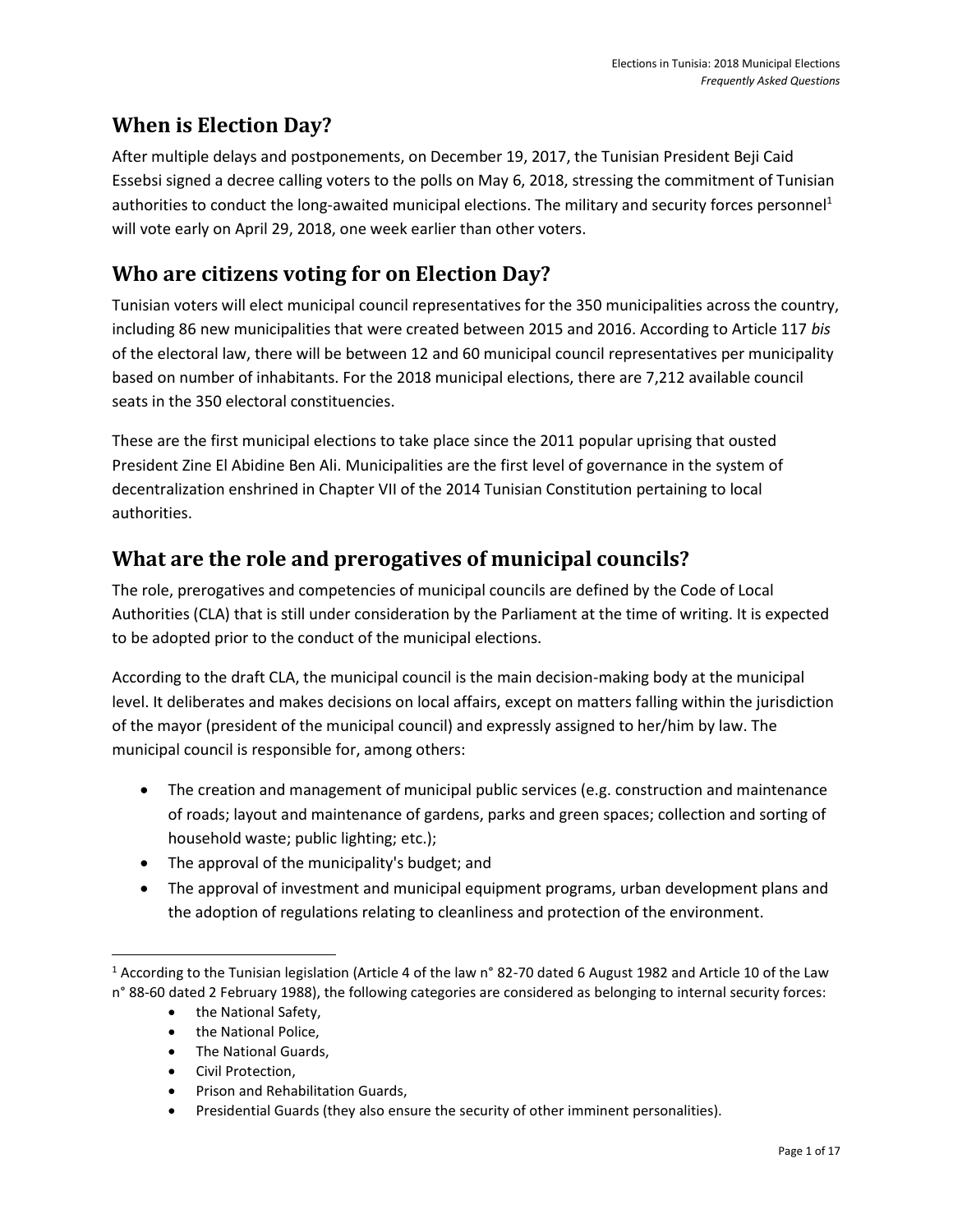The municipal council may also perform functions that are transferred by the central government, especially in terms of construction and maintenance of schools as well as any health, educational, cultural and sports structures.

#### <span id="page-4-0"></span>**What is the election management body that will organize the elections?**

The management of elections is entrusted to the High Independent Authority for Elections (ISIE), a permanent public institution independent of the executive power. This body was created by organic law n° 2012-23 of December 20, 2012, and was established as an independent constitutional body in the 2014 Constitution (Article 126).

Under the constitution and organic law, the ISIE is responsible for the organization and supervision of regular, genuine and transparent national elections (presidential, parliamentary and referendums) and local elections (municipal and regional).

The ISIE consists of a decision-making body (the Council) and an executive branch (the Executive Secretariat). The Council is made up of nine members, including the president, elected by the Assembly of the Representatives of the People by a two-thirds majority for a non-renewable six-year term. Council members must be independent, neutral and have proven experience in their respective professional fields. The Council adopts all necessary regulation to implement election legislation and takes all appropriate measures to carry out all assignments conferred to the ISIE. It is also charged with ensuring the integrity and transparency of the electoral process, and announcing results. The Council has regulatory authority in its field of competence. The Executive Secretariat is composed of several departments responsible for administrative, financial and technical affairs. It is headed by an executive director appointed by the ISIE Council.

The ISIE has 27 permanent regional administrations reporting to the executive body and led by regional directors. In addition to the regional administrations, the ISIE Council may, during each election, decide to set up regional electoral decision-making bodies (commonly known as the IRIEs). These temporary regional bodies depend directly on the ISIE Council. Their members are appointed by the Council and must meet conditions of independence, neutrality and competence. For the May elections, the IRIE Councils are composed of up to four members and will have the following powers delegated by the ISIE Council:

- Make decisions on applications for accreditation of representatives of candidates lists and complaints concerning voters' lists and candidate nominations;
- Represent the ISIE before the courts in voter registration and candidate nomination cases;
- Monitor and control the electoral campaign;

 $\overline{\phantom{a}}$ 

- Recruit election officials for voting, polling and tabulation centers; and
- **•** Ensure the proper conduct of voting, counting, compilation and determination of results, etc.<sup>2</sup>

<sup>2</sup> *Cf.* ISIE Decision, n° 2017-5 dated 11 April 2017, pertaining to the conditions and procedures for the establishment of regional bodies for elections and determining their prerogatives and the modalities of their operation. .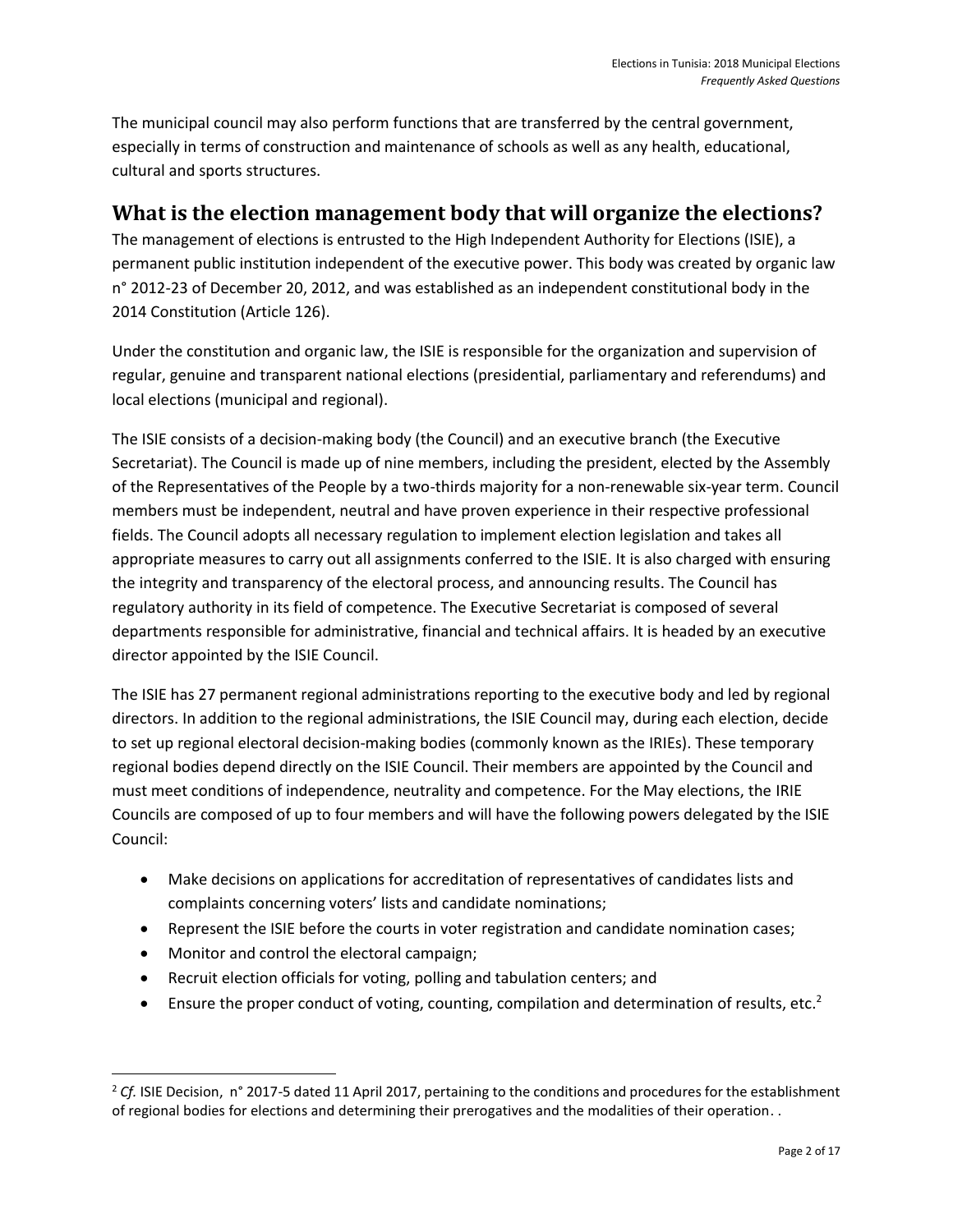## <span id="page-5-0"></span>**How will the ISIE disseminate information about the elections to the public?**

The High Independent Authority for Elections (ISIE) will open a media center at the Palais des Congrès located in downtown Tunis. It will be open from May 3, 2018, until the announcement of the preliminary results of the elections no later than May 9. The media center will be open to journalists, observers, guests, diplomatic missions, and election officials. The media center will be the main point of communication between the ISIE and journalists, allowing information on election to be disseminated in real time.

Thematic discussions on elections will also take place during the opening days of the media center. In the run-up to the elections, the ISIE shared information with the public through the use of its website [\(www.isie.tn\)](http://www.isie.tn/) and its social media network. Also, it organized regional meetings with political parties, candidate lists and civil society organizations on different aspects of the electoral process. These meetings and ISIE official press conferences will offer sign language interpretation to make electoral information accessible to hard-of-hearing voters.

## <span id="page-5-1"></span>**What is the main legal framework governing the conduct of the municipal elections?**

The rules governing the municipal elections are included in the Constitution, the electoral law and regulatory decisions.

Article 133 of the 2014 Constitution provides that "municipal and regional councils are elected by universal, free, direct, secret, honest and transparent suffrage."

Organic law n° 2017-7 of February 14, 2017, provides the rules for the municipal elections. It modified and completed organic law n° 2014-16 of May 26, 2014, which initially contained only the rules applicable to legislative and presidential elections as well as referendums. The electoral law sets the rules for each phase of the electoral process.

In addition to the electoral law, the High Independent Authority for Elections (ISIE) adopted several decrees and regulatory decisions that contain provisions that complement and explain provisions of the electoral law. They relate, in particular, to the organization and functioning of the ISIE structures, districting, the electoral calendar, voter registration, candidate nominations, the accreditation of observers, the electoral campaign and its financing and media coverage, the procedures for voting, counting, and tabulation and the proclamation of results.<sup>3</sup>

## <span id="page-5-2"></span>**What electoral system will be used for the municipal elections?**

Municipal council members will be elected using a closed-list proportional representation system through one round of voting. The voter will choose one candidate list without the possibility of changing

 $\overline{\phantom{a}}$ 

 $3$  All regulatory decisions are available on the ISIE website at the following address: [http://www.isie.tn/elections/elections-municipales-2018/cadre-juridique/.](http://www.isie.tn/elections/elections-municipales-2018/cadre-juridique/)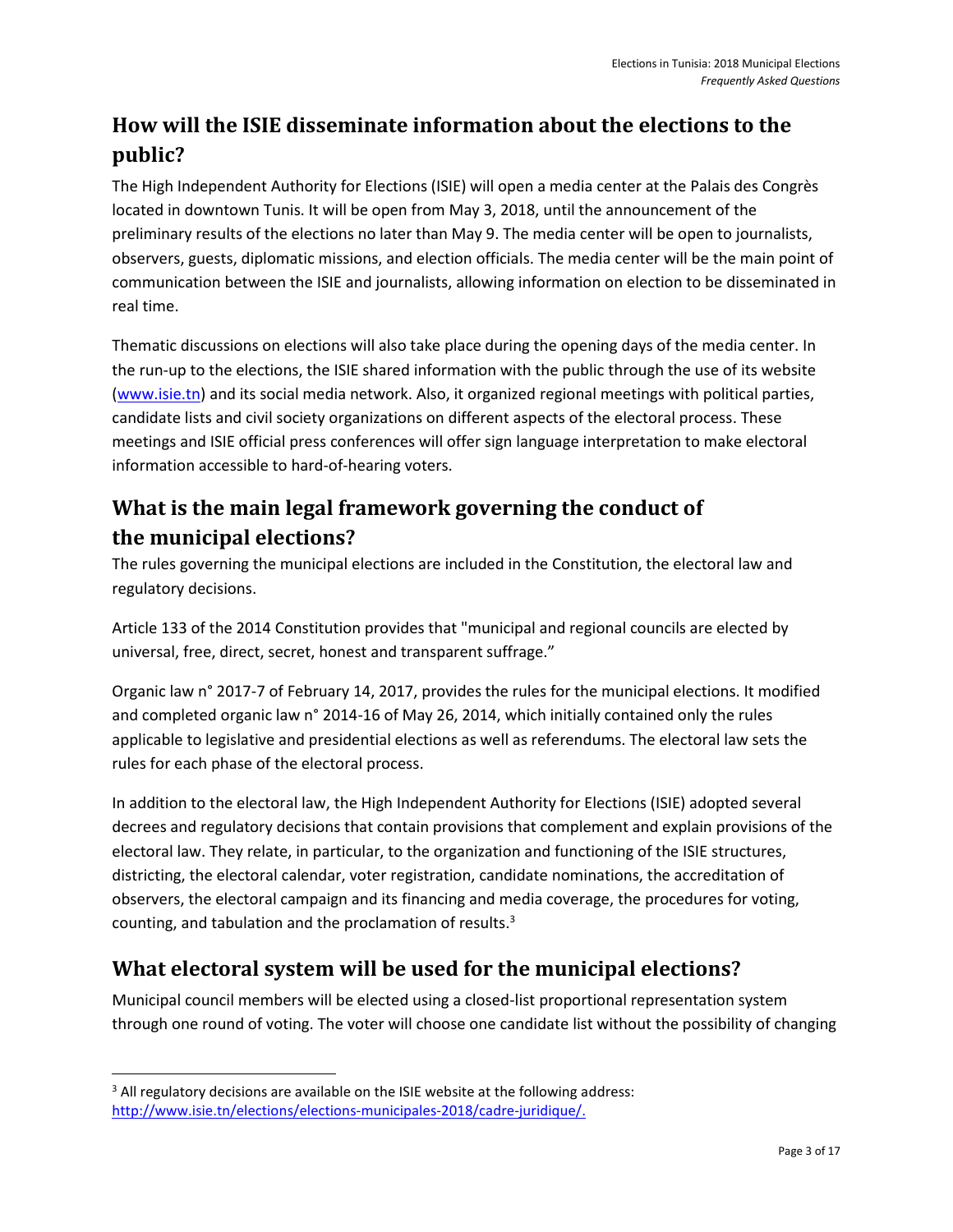the order of the candidates on the list or selecting candidates from two different lists. The number of candidates on each list must be equal to the number of seats in the constituency, plus at least three members constituting a complementary list in case of death or impeachment of a candidate on the main list.

Seats are allocated proportionally at the level of each constituency (municipality) based on the largest remainder method. The electoral law foresees an electoral threshold of 3 percent – the number of valid votes a candidate list must receive in the given electoral constituency to obtain seats. Each candidate list is allocated as many seats as the number of times it obtains the electoral quotient, calculated by dividing the number of valid votes by the number of seats available in the given constituency. Neither blank ballots nor the votes obtained by lists which received less than the electoral threshold (3%) are taken into account in the calculation of the electoral quotient.

Once seats have been distributed on the basis of the electoral quotient, the remaining seats are distributed on the basis of the largest remainder (of votes). Thus, the candidate lists are ranked in descending order according to the number of votes remaining after the first distribution until all seats are allocated. Each list can receive only one seat from the second distribution.

The seats obtained by each candidate list are allocated to its members according to their ranking on the list, starting at the top of the list.

#### <span id="page-6-0"></span>**How are mayors for each municipality elected?**

The mayor, who is president of the municipal council, is not directly elected by the voters. According to the electoral law (article 117 *quinquies*), the municipal council representatives elect the mayor during their first meeting. Only the council members who were head of their candidate list can run for the presidency of the municipal council.

The mayor is elected through a free, secret, genuine and transparent election by an absolute majority in two rounds. If none of the candidates obtain an absolute majority in the first round, a second round is held between the two candidates who obtained the highest number of votes in the first round. The candidate who receives the most votes in the second round is elected mayor. In case of a draw, the youngest candidate prevails.

## <span id="page-6-1"></span>**Who can vote in the municipal elections?**

To vote in these elections, citizens must have Tunisian nationality, be at least 18 years old on Election Day, and be registered on the voters list with an address of effective residence. Voters must provide proof of their effective address of residence, which can be:

- The address indicated on the voter's national identity card;
- The voter's habitual residence, if different from the ID card;
- The address of the voter's business/company; or
- The address where the voter pays property local tax.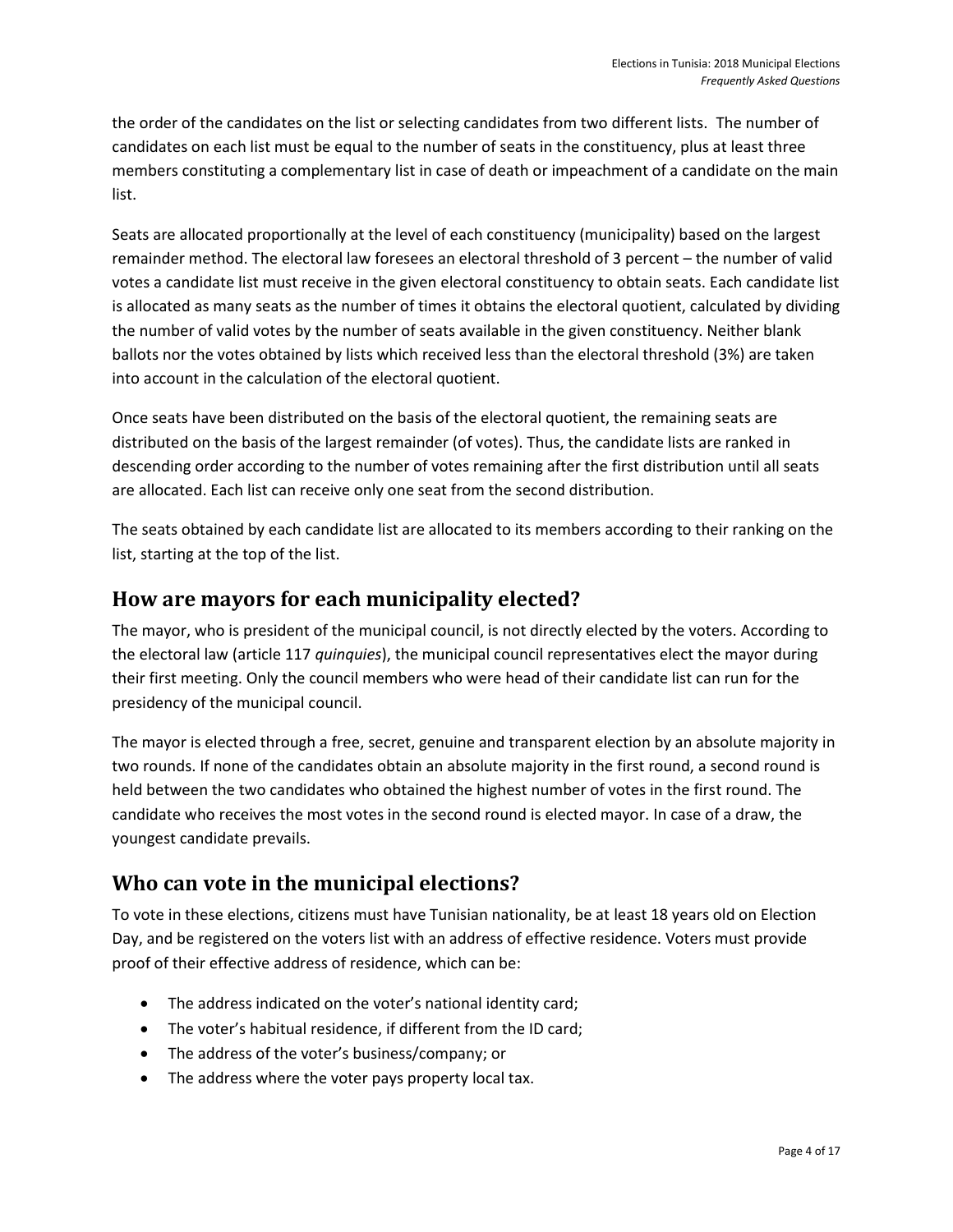In contrast to the legislative and presidential elections, and since electoral reforms in 2017, military and national security personnel will be allowed to vote in municipal and regional elections for the first time.

Finally, the electoral law provides for two situations when a citizen cannot vote. Each case must be confirmed by a court decision:

- Persons given a criminal sentence that expressly revokes their right to vote as a complementary sentence; and
- Persons assigned a legal guardian due to continuous dementia.

### <span id="page-7-0"></span>**When did voter registration take place and how did voters register?**

The High Independent Authority for Elections (ISIE) opened three voter registration periods for the municipal elections – the first from June 19, 2017, to August 10, 2017, the second from October 2, 2017, to November 25, 2017, and the last from December 19, 2017, to January 6, 2018. The first two registration periods corresponded to previously scheduled dates for the elections, which were originally planned for December 17, 2017, then postponed to March 25, 2018, and again postponed to the current date of May 6, 2018.

Voters registered on the electoral register since 2014 were not asked to re-register unless they wanted to change their constituency or polling place. Voters not yet registered were required to register at a registration office – either fix or mobile – to present proof of their effective residence, age and nationality. While in principle, registration is done in person, the electoral law also authorized registration by proxy, including spouses and relatives. Tunisians residing abroad and wishing to vote in the municipal elections were also required to register directly with an in-country registration office, or use a proxy, as there is no out of country voting for this election. The ISIE checked voters registered in 2014 to ensure deceased citizens were removed from the voters list.

In accordance with the electoral law, voter registration is voluntary.

### <span id="page-7-1"></span>**How many registered voters are there?**

The final voter lists were made public on February 7, 2018. According to the figures published by the High Independent Authority for Elections, the total number of registered voters who will be able to vote in the 2018 municipal elections is 5,369,843, up slightly from approximately 5,262,000 in-country voters registered for the 2014 presidential and legislative elections. They represent approximately 63.5 percent of the total eligible voters based on the estimates of the Institute of National Statistics. They are distributed as follows:

Breakdown by gender:

- Women =  $2,561,746$  (48%)
- Men =  $2,808,097$  (52%)

Breakdown by age group: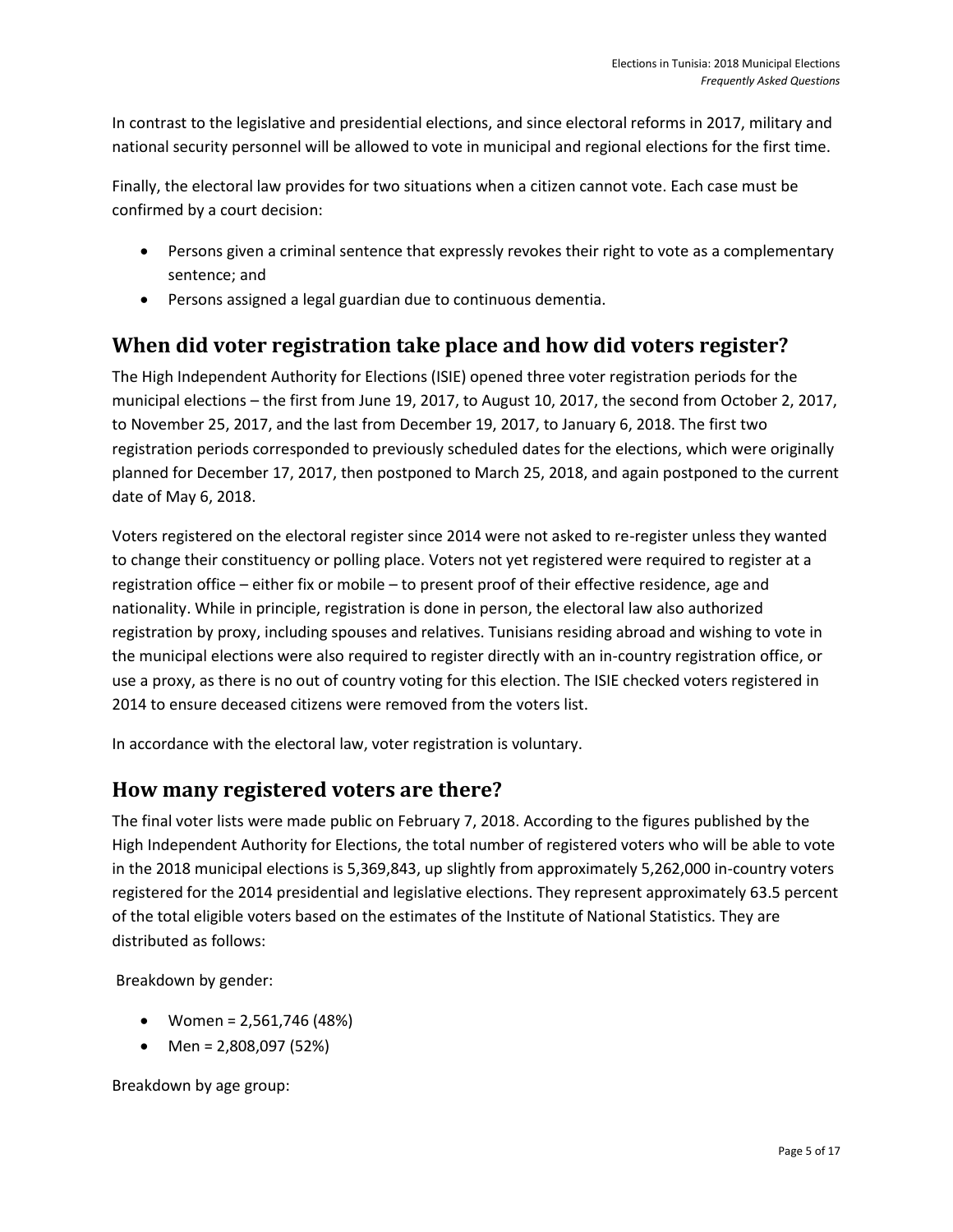- 18 to 35 years old =  $1,753,788$
- $\bullet$  36 to 40 years old = 590,280
- $\bullet$  41 to 60 years old = 2,005,452
- $\bullet$  60+ years old = 1,020,323

There are 36,044 registered military and internal security forces. They represent nearly 0.67 percent of all registered voters.

## <span id="page-8-0"></span>**What are the requirements for candidate lists in the municipal elections?**

The law allows for the nomination of partisan lists, lists of electoral coalitions and independent lists. Any candidate list must fulfill several conditions.

The following conditions must be met for each candidate list:

- The number of candidates must be equal to the number of seats to be filled, plus a minimum of three additional candidates;
- The list must respect the principle of vertical parity, alternating between male and female candidates, resulting in a list with an equal number of male and female candidates;
- Parties and coalitions presenting lists in multiple constituencies must respect the principle of horizontal parity, presenting the same number of female and male head of lists;
- One of the first three candidates and one member on the list in each series of six consecutive members must be 35 years old or under; and
- Parties and coalition must use the same name and symbol for all candidate lists.

Each candidate on the lists must meet the following requirements:

- Be a registered voter in the electoral constituency (municipality) in which s/he intends to run as a candidate;
- Be of Tunisian nationality;
- Be 18 years old at the time of submission of the candidacy application;
- Not be in the military and security forces or be convicted of a crime by judicial ruling that expressly removes the right to be elected at the time of submission of the candidacy application;
- Not hold another elected office, such as a member of parliament;
- Not be a magistrate, governor, delegate, or municipal employee in the municipality the candidate is running; and
- Have paid any state and local taxes due.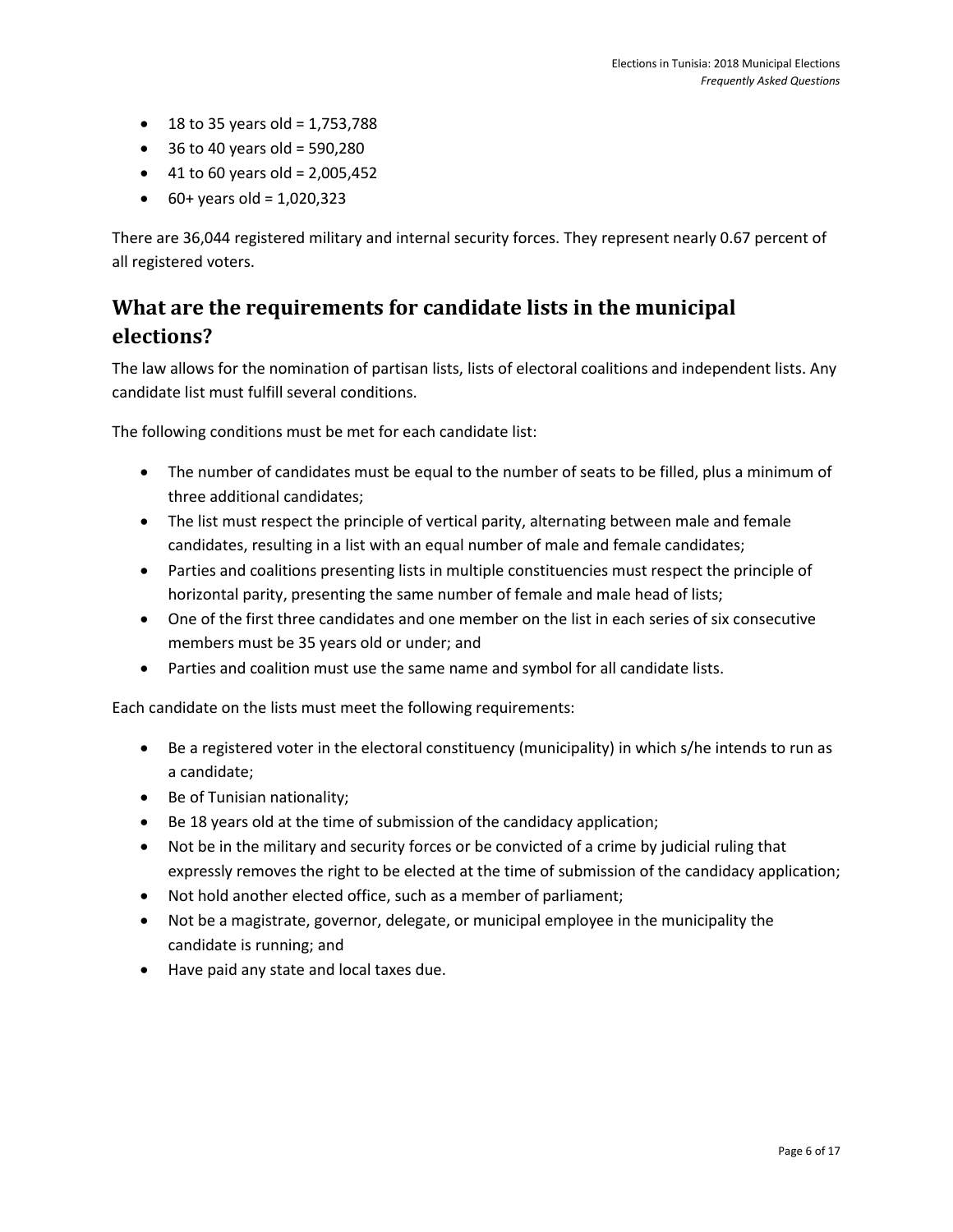## <span id="page-9-0"></span>**What is the total number of candidate lists that will be contesting these elections?**

The candidate nomination period began on February 15, 2018, and closed on February 22, 2018. The number of applications submitted was 2,173 (1,099 partisan lists, 177 coalition lists and 897 independent lists), with 57,020 candidates across all proposed lists.

On March 3, 2018, the High Independent Authority for Elections (ISIE) announced that 2,068 candidate list applications had been accepted, and on April 5, following the complaints and appeals process, the ISIE announced that 2,074 candidate lists with 53,668 candidates, had been accepted. There are divided as follows:

- Total number of party lists: 1055
- Total number of independent lists: 860
- Total number of coalition lists: 159

l

## <span id="page-9-1"></span>**What are the measures taken to encourage the representation of women?**

The 2014 Constitution enshrines the representation of women in elected assemblies and councils:

- Article 34 provides that the government ensure that women are represented in elected assemblies; and
- Article 46 stipulates that the government shall strive to ensure parity between women and men in elected assemblies.

Pursuant to these two Articles, the electoral law provides measures to increase the number of women elected as municipal council representatives and to ensure a certain parity in the composition of municipal councils (Article 49 *nonies* of the electoral law). As noted above, candidate lists must respect the principles of vertical and horizontal parity; lists must alternate between male and female candidates resulting in an equal number of male and female candidates on each list (vertical parity). In addition, each political party and electoral coalition must have an equal number of male and female head of lists across all constituencies they are running in (horizontal parity).

Failure to comply with the condition of vertical parity results in the rejection of the candidate list. On the other hand, if a political party or an electoral coalition does not respect the principle of horizontal parity before the close of the candidacy application period, the High Independent Authority for Elections will reject the number of lists in violation of this provision. The rejected lists are selected based on the order of precedence in the submission of applications, so that the rejected lists are those whose application files have been filed or completed last.<sup>4</sup>

<sup>4</sup> Article 26 of the ISIE decision n° 2017-10 of 20 July 2017, on the rules and procedures of candidacy for municipal and regional elections: "When partisan or coalition lists do not respect the principle of parity with heads of lists and do not proceed to the regularization, the ISIE determines the canceled lists based on the anteriority of the deposit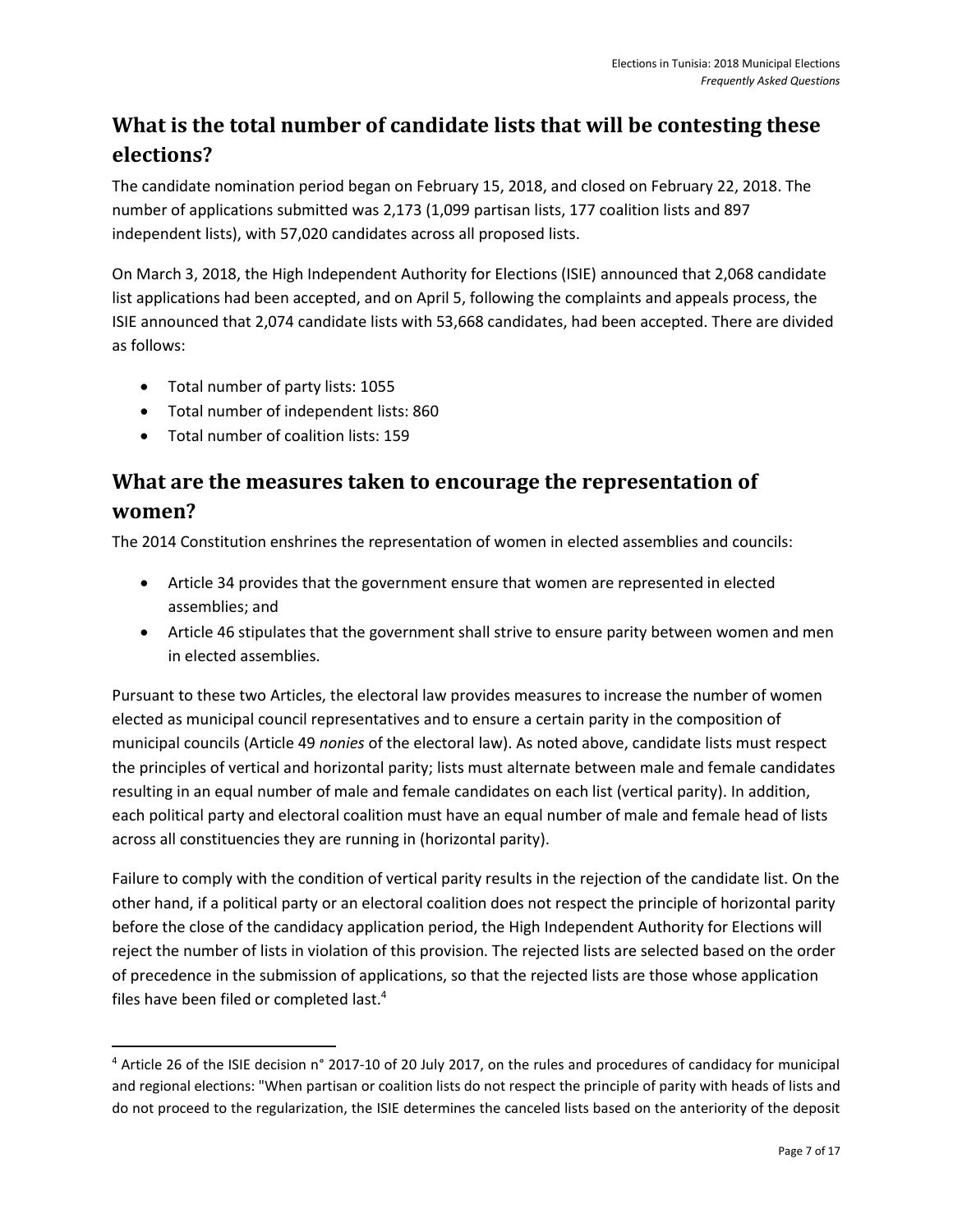The vertical parity was almost fully accomplished across the candidate lists, with 50.7 percent of men and 49.3 percent of women. However, a significant difference is noted at the level of heads of lists (horizontal parity) with overall 30.3 percent of lists headed by women and 69.7 percent by men. This disbalance is coming from independent lists with 3.5 percent of them headed by women against 49.5 percent for party lists and 48.4 percent for coalitions.

## <span id="page-10-0"></span>**What are the measures taken to encourage the representation of youth?**

Article 133 of the constitution states that "the electoral law guarantees the representation of young people on local authority councils." As part of the implementation of this constitutional provision, the electoral law provided for a set of rules and measures encouraging the participation of young people in elections and their representation on municipal councils:

- The minimum age for candidacy in municipal elections has been set at 18 years of age at the date of submission of the application (Article 49 *bis*);
- Each candidate list for municipal elections must contain at least one person aged between 18 and 35 among its first three members and one such candidate in each series of six consecutive candidates for the rest of the list (Article 49 *decies*). Failure to comply with this condition will result in the rejection of the application for the list concerned; and
- In the election of the president of the municipal council (the mayor), and when a second round is organized and the two candidates for the second round obtain the same number of votes, it is the youngest person who will be elected president (Article 117 *quinquies*).

Overall, 52 percent of all the candidates running for the municipal elections are between 18 and 35 years old, while 24 percent are between 36 and 45 years old.

## <span id="page-10-1"></span>**What are the measures taken to encourage the representation and participation of persons with disabilities in these elections?**

To encourage persons with disabilities to participate in the elections as candidates, candidate lists must include among the first 10 members of the list a candidate who has a physical disability and holds a disability card issued by the Tunisian authorities (Article 49 *undecies* of the 2014 Electoral Law). Candidate lists that do not meet this condition are permitted to participate in the elections, but cannot be reimbursed by the state for their electoral expenditures.

Overall, 18 candidates with disabilities head a list of whom five are women and 13 men.

 $\overline{a}$ 

The High Independent Authority for Elections (ISIE) made special efforts to encourage the participation of persons with disabilities that complemented other actions by civil society. First, the ISIE prepared one

of the candidatures. To do so, the ISIE must take into account the date and time of the submission of the application or its update during the candidate nomination period in accordance with what has been mentioned in the register of candidatures."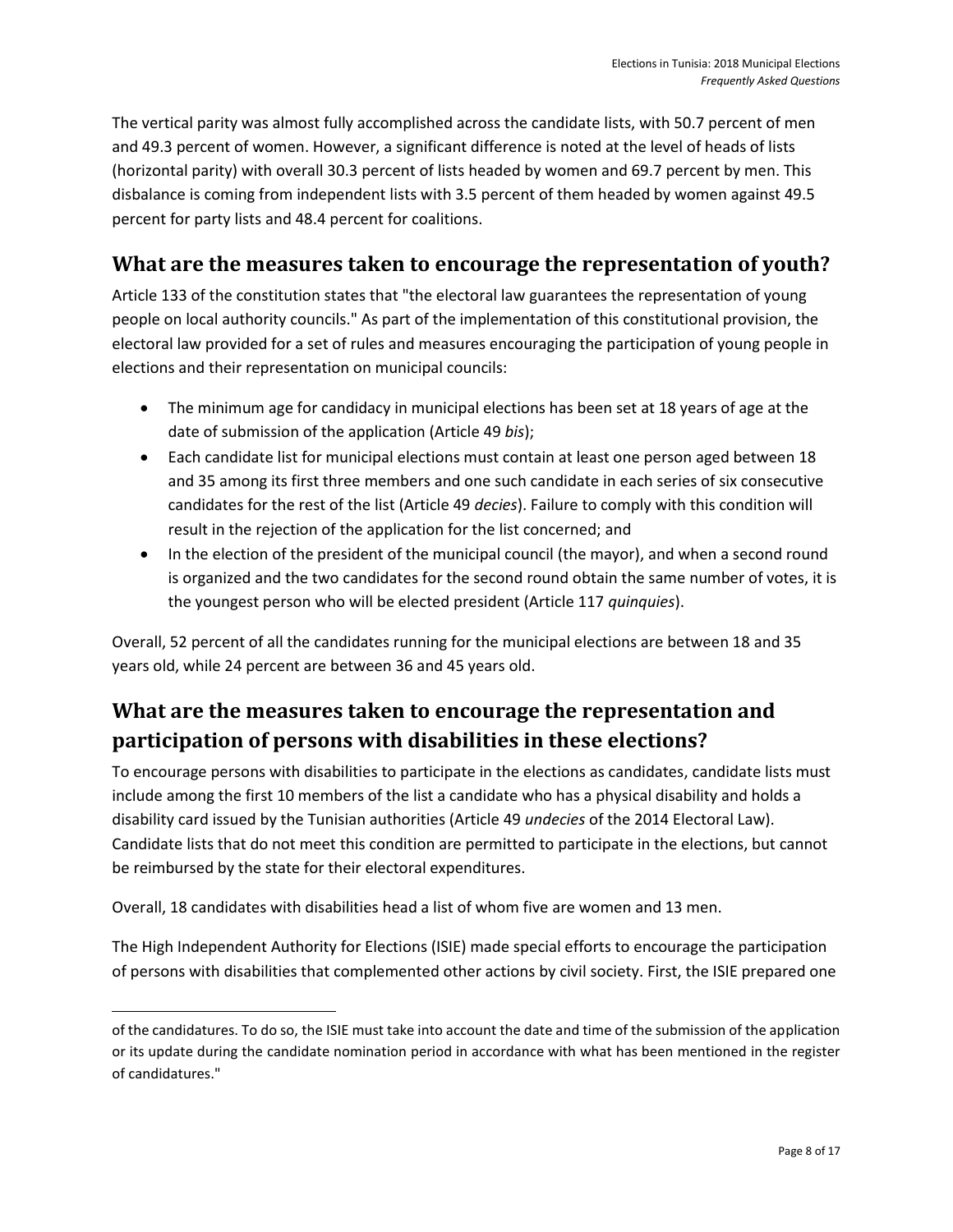specific two-dimensional (2D) spot dedicated to voters with disabilities explaining the voting procedures. Second, the ISIE aired 2D awareness spots that are dubbed in sign language. Finally, an inclusive video was filmed combining both actors with disabilities and without disabilities for voter mobilization.

In front of each polling station, the ISIE will display a poster on voting procedures translated into sign language to inform hard-of-hearing voters. In addition, voting procedures were summarized and translated into Braille to assist low vision voters to get acquainted with voting mechanisms. The ISIE will distribute the document through disabled people's organizations.

In order to assist low vision voters, the ISIE will post audio on its website with the names of the lists and their numbers on the ballot in each of the 350 municipal constituencies. It aims to inform voters with disabilities of the candidate lists in the constituencies where s/he will cast a ballot.

#### <span id="page-11-0"></span>**Can decisions on candidate nominations be appealed?**

Decisions concerning the acceptance or rejection of candidate list applications in the municipal elections may be challenged before a court. Complaints must be filed within three days from the date of notification or posting of High Independent Authority for Elections (ISIE) decisions concerning applications in the first instance. In turn this decision can be appealed within three days from the date of notification of the first instance judgments. The complaint may be brought only by the head of the list, or by the representative of a candidate list, before the appropriate administrative chamber of first instance (the Tunisian Administrative Court has 15 chambers of first instance in Tunis and 12 chambers in the regions). Judgments rendered at first instance may be appealed to the appeal chambers of the Administrative Tribunal (the Tribunal has 10 appeal chambers, all located in Tunis) whose decisions are final.

The complaints and appeals period on candidate nominations cannot exceed 31 days from the date of publication of the preliminary candidates lists by the ISIE or from the notification of the decisions on candidate nominations.

At the end of the litigation period for the 2018 municipal elections, seven candidate lists rejected by the ISIE were eventually accepted by court decision and one candidate list was rejected by court decision after being admitted by the ISIE.

## <span id="page-11-1"></span>**What are the differences between the election campaign, the preelection campaign and the electoral period?**

**The electoral period** includes the pre-election campaign phase, the election campaign phase and the period of silence. The period of silence includes the day of before Election Day and polling day until the closing of the last polling station in the constituency. For the May 6 elections, the electoral period runs from February 13, 2018, to May 6, 2018.

**The pre-election campaign** starts two months before the start of the election campaign. For this election, this period started on Tuesday, February 13, 2018, and ended on Friday, April 13, 2018. During this period, neither candidate-lists nor media outlets are allowed to run political ads or publish the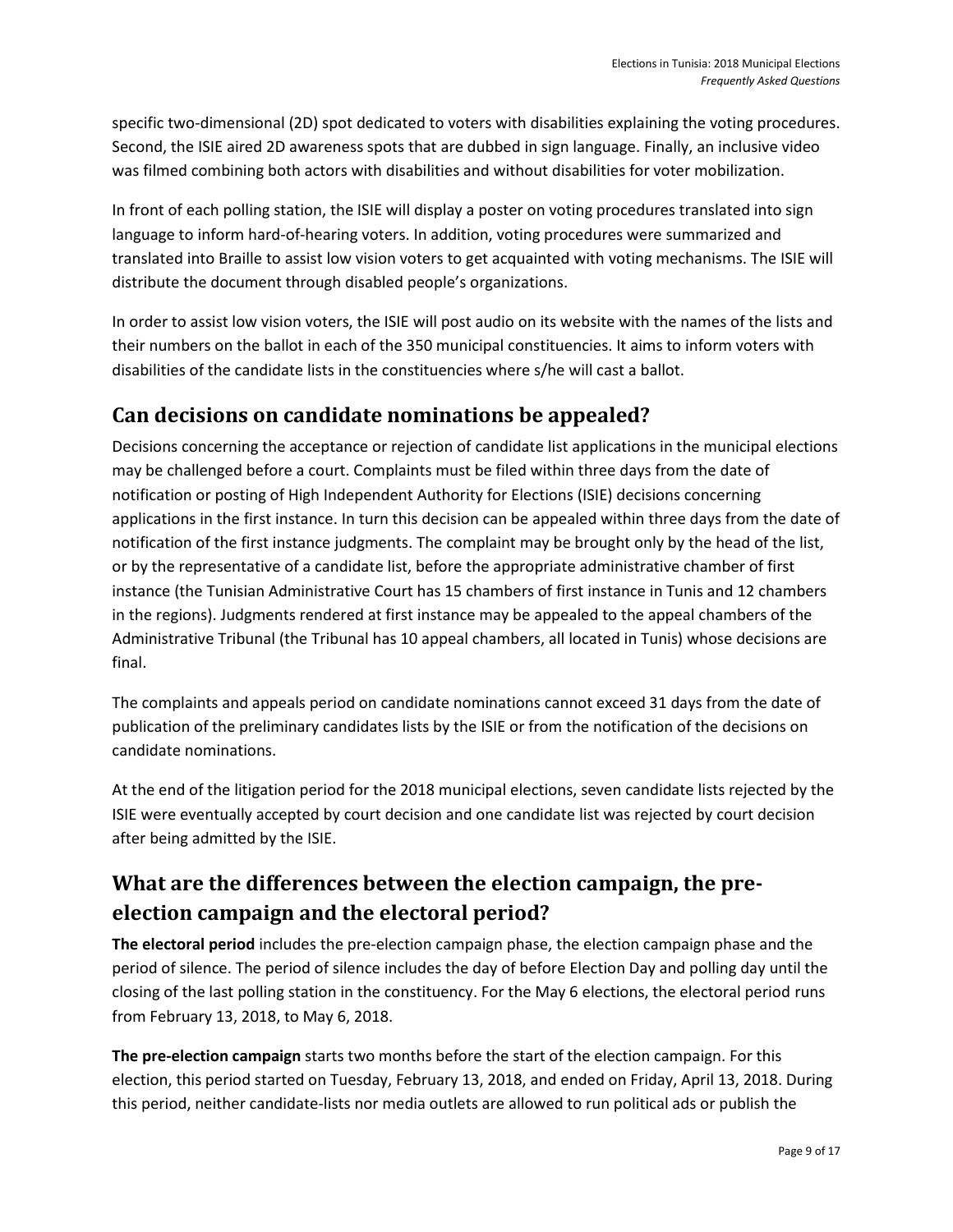results of opinion polls in relation to the elections. Audiovisual media must guarantee equal access to the media for all candidate lists.

**The election campaign** refers to all the activities conducted by candidates lists or their supporters to publicize their platform and encourage voters to vote in their favor. It begins 22 days before Election Day and closes 24 hours before polling day. For the municipal elections, the election campaign will begin on Saturday, April 14, 2018, and will end Friday, May 4, 2018.

## <span id="page-12-0"></span>**What are the principles and rules governing the election campaign?**

The election campaign is governed by the following key principles, as defined in the electoral law:

- Neutrality of public administration and places of worship;
- Neutrality of the national media;

 $\overline{\phantom{a}}$ 

- Transparency of the election campaign;
- Equal opportunities between all candidates;
- Respect for the physical integrity, honor and dignity of candidates and voters;
- Respect for privacy and personal data of candidates; and
- No incitement to hatred, violence, intolerance and discrimination.

During the election campaign, public meetings, demonstrations, marches and electoral rallies are allowed. Candidate lists have the right to use national and electronic media to make their case to the public. Nevertheless, political advertising<sup>5</sup> is prohibited during the electoral period, except for partisan newspapers, which have the right to canvas only in favor of the party they support. Electoral propaganda in all shapes and forms is prohibited in schools, universities and vocational training centers, as well as in places of worship.

Distributing party documents, chanting slogans and delivering partisan speeches are prohibited in public administration and public enterprises. This prohibition also applies to private companies not open to the public. It is also forbidden to use public resources for the benefit of a candidate list.

### <span id="page-12-1"></span>**What are the financing rules for the electoral campaign?**

The electoral campaign is funded through self-financing, private funding and public funding. Private donations are permitted from individual citizens while those from legal entities (such as companies, associations, etc.) are prohibited. Foreign financing is strictly prohibited.

In 2017, Tunisia adopted a reimbursement system in place of an allocation system. The state reimburses election expenses for candidate lists that have received 3 percent of the valid votes cast in the electoral

<sup>5</sup> The electoral law defines political advertising as "any advertising or propaganda against material countervalue or free of charge, using the methods and techniques of commercial marketing, intended for the public, and aimed at promoting a person, an opinion, a program or political party, with a view to attracting voters or influencing their behavior and choice, through the audiovisual media, written or electronic, or through fixed or mobile advertising media installed in places or public or private property."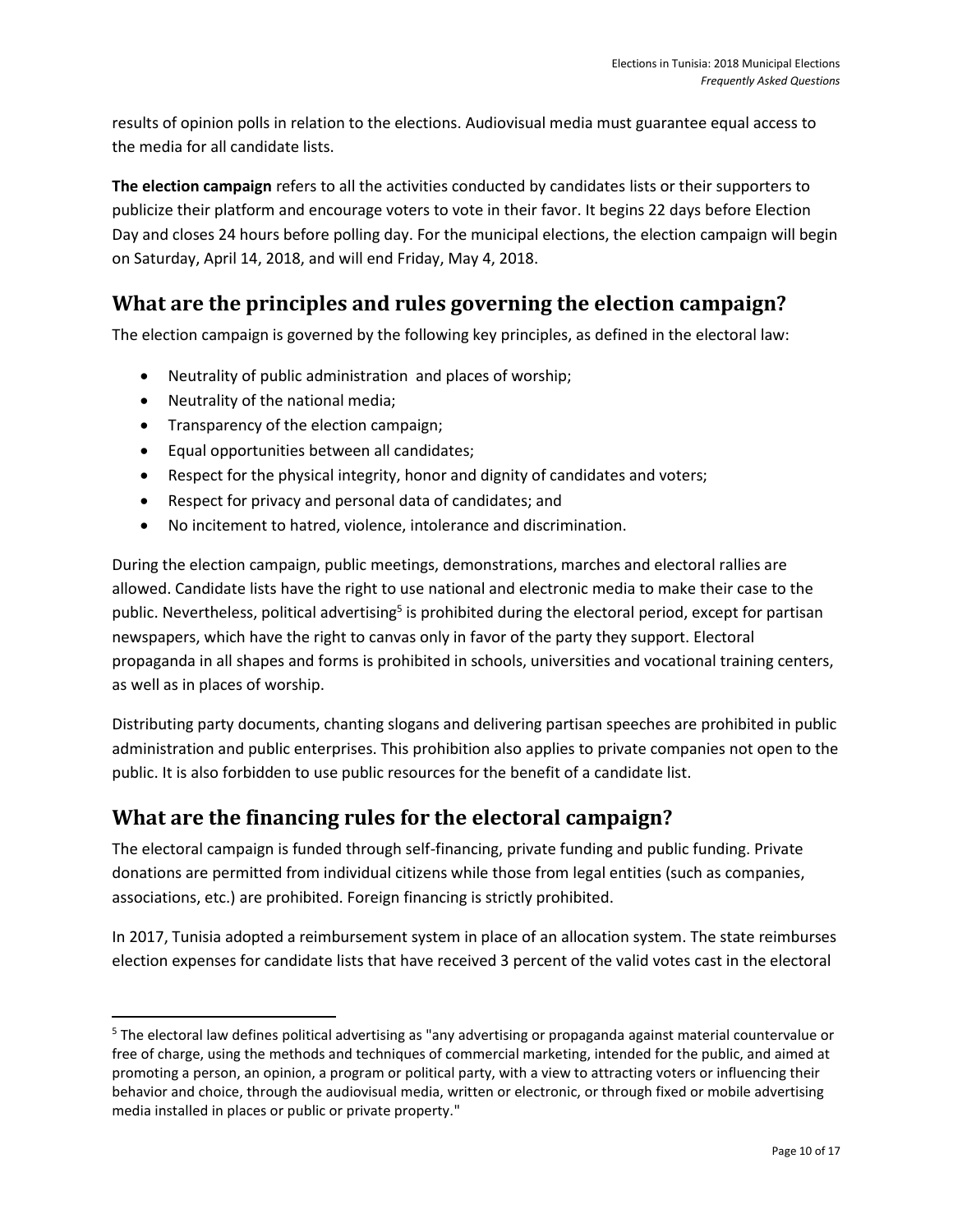district. The Court of Account fixes the amount of reimbursement for each candidate list, which cannot exceed the amount of self-financing of the candidate list.

The main conditions for reimbursement are as follows:

- Submission of campaign finance accounts with the Court of Accounts and their publication in one of the Tunisian daily newspapers. The submission and publication must be done within two months following the proclamation of the final results of the elections; and
- Adherence to the candidate nomination requirement related to the participation of persons with disabilities.

The maximum amount of reimbursement per candidate-lists has been fixed by a governmental decree for the municipal elections, and varies between 940 TND and 7,756 TND (\$388 USD-\$3,209 USD) depending on the electoral constituency. The ceiling of expenditure corresponds to five times the amount of the public subsidy.

### <span id="page-13-0"></span>**Who controls campaign finance and when?**

Campaign finance oversight is exercised by the High Independent Authority for Elections (ISIE) and the Court of Accounts. During the election campaign, the ISIE deployed nearly 1,400 field control agents distributed among the 350 constituencies. The agents attend campaign activities, evaluate the costs of these events, and note possible violations. The ISIE also monitors compliance with the rules and means of campaign finance in collaboration with the Central Bank of Tunisia, the Court of Accounts and the Ministry of Finance. For its part, the Court of Accounts performs a control of the resources and expenses allocated to the campaign of each candidate list following the elections. It determines the amount that each candidate-list will be reimbursed by the state budget.

## <span id="page-13-1"></span>**What are the principles and rules governing media coverage of elections?**

Throughout the election campaign, all media are required to:

- Be neutral;
- Respect the principle of equality and ensure equal opportunities between candidates;
- Respect the integrity, honor and dignity of candidates and voters;
- Respect the privacy of candidates and their personal data;
- Respect the requirements of public security and national defense, particularly regarding media coverage of voting by the military and internal security forces; and
- Not broadcast or publish calls for hatred, violence, fanaticism and discrimination.

During the entire electoral period, the media is also forbidden from broadcasting or publishing political ads (except in the case of partisan newspapers) or producing any media coverage that can be construed as supporting one candidate list.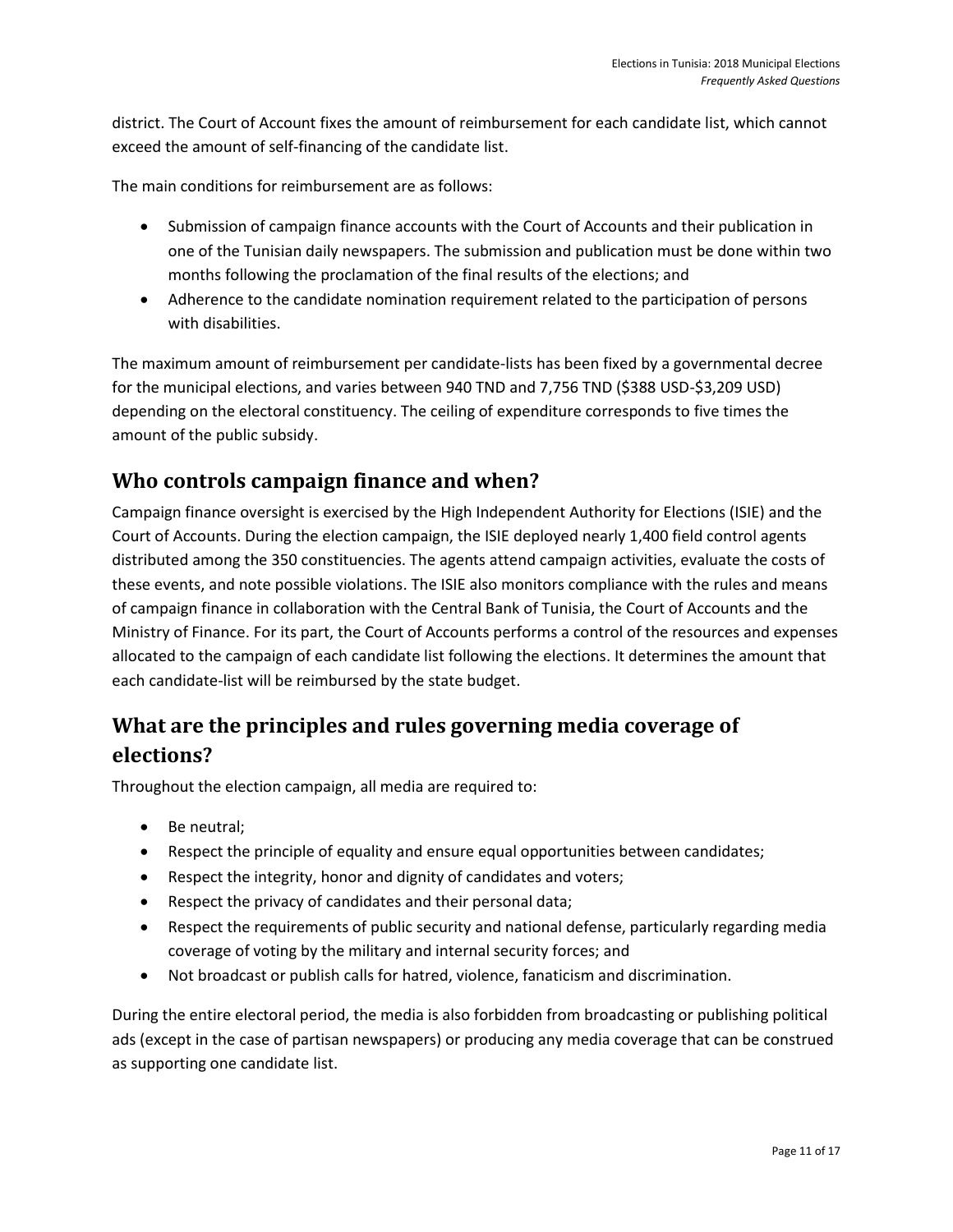During the election campaign and the period of silence, the media is prohibited from broadcasting or publishing the results of opinion polls directly or indirectly related to the elections. The media is also forbidden to make any announcement of election results before the closing of the last polling station in the electoral district.

The use of foreign media by candidate lists is prohibited.

## <span id="page-14-0"></span>**Which bodies monitor the conduct of different types of media during the election campaign?**

The main body responsible for monitoring the conduct of broadcast media during the election campaign is the High Independent Authority for Audiovisual Communication (HAICA). The HAICA guarantees the pluralism and diversity of broadcast media during the election campaign. The High Independent Authority for Elections sets up a media monitoring unit during the election campaign period and is charged with monitoring print and online media.

### <span id="page-14-1"></span>**What is a voting center? What is a polling station? How many are there?**

The High Independent Authority for Elections (ISIE) defines the number and location of voting centers and polling stations. For the municipal elections, the ISIE will open 4,552 voting centers, which consist of one or more polling stations. Each municipal constituency will have one or more voting centers. The voting center staff consist of a president and one or more information agents appointed by the ISIE. The president of the voting center is responsible for maintaining order in the center. S/he coordinates among polling stations and conducts logistical operations, while facilitating the work of polling station presidents and polling staff.

A total of 11,185 polling stations will be available to voters to cast their ballots. Each polling station staff include a president and members, the number of which is not defined in the law or in the ISIE regulations. However, ISIE decision n° 2014-30 provides that the number of the members of the polling station must in no case be less than two. The total number of polling station staff will near 56,700. The president ensures smooth voting and counting operations inside the polling station. The members of the polling station are responsible for checking the voters' identity, handing-over ballot papers to voters and supervising the ballot box. Members also participate in the counting process.

### <span id="page-14-2"></span>**How do citizens know where to vote?**

According to the electoral law, the High Independent Authority for Elections (ISIE) must ensure that the number of voters assigned to a single polling station does not exceed 600 voters. Citizens can learn which polling station they are assigned to by dialing \*195\* followed by their ID number# and they will receive a text message with the address of their voting center and the number of their polling station. In case they cannot read, write or do not have a mobile phone they can call the ISIE call center at 1814.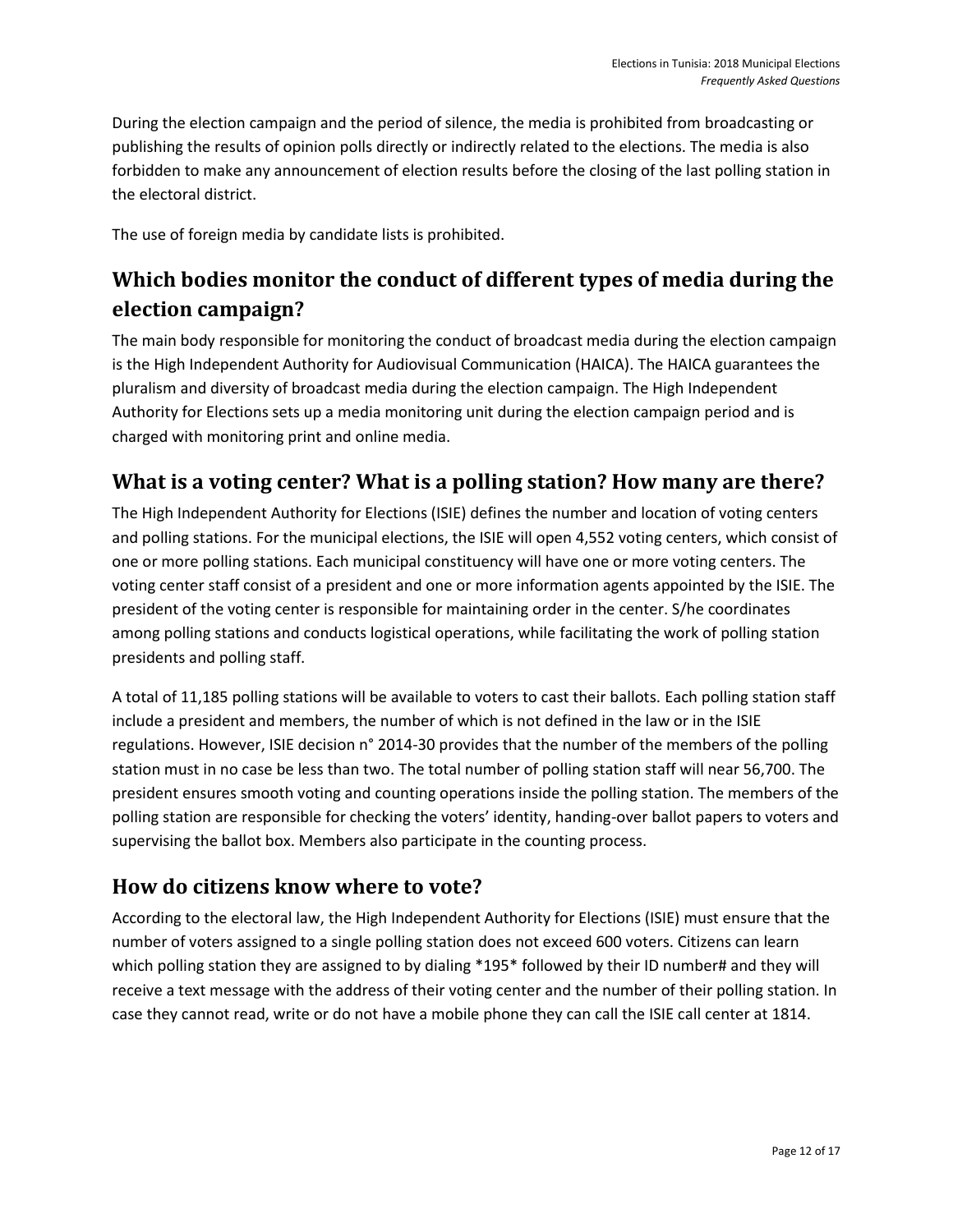## <span id="page-15-0"></span>**What will the ballots look like and how should they be filled out?**

For the municipal elections, there will be 350 different ballots corresponding to the 350 constituencies. Each ballot shall contain the names, symbols and numbers of the candidate lists in the municipality concerned. Candidate lists are ranked vertically. In front of the name of each candidate list there will be a box in which the voter must clearly mark his/her choice, knowing that s/he can choose only one list; otherwise the ballot will be considered null.

## <span id="page-15-1"></span>**What are the voting procedures?**

The vote begins at 8:00 a.m. and closes at 6:00 p.m.

Upon entering the voting center, the voter must go to the polling station to which s/he is assigned. The voters' lists are posted in the voting centers or polling stations to help voters identify the correct polling station where s/he is registered. In front of each polling station, an election official is responsible for managing the queue. Priority access is given to persons with disabilities, the elderly and pregnant women.

When the voter enters the polling station, a poll worker verifies the voters' identity and the national ID number or passport number and ascertains the presence of the voter's name on the list. The voter must sign the voters' list, ink her/his left-hand's index finger, before another polling official hands him/her the ballot bearing the stamp of the president of the polling station (the ballot must be stamped on the back of each its four corners). On April 15, 2018, the ISIE Council decided to use indelible ink only during voting on May 6, 2018. Military and security forces personnel voting on April 29 will not use indelible ink. $6$ 

The voter marks the ballot in a voting booth to guarantee the secrecy of the vote. Before leaving the booth, the voter must fold the ballot in four so that the choice is not disclosed to others. If the voter makes a mistake, s/he is entitled to ask for another ballot only once. In this case, the voter must return the spoiled ballot to the president of the polling station, who puts it in a dedicated envelope. Finally, the voter puts the marked ballot paper in the ballot box under the scrutiny of those present in the polling station (observers, representatives of candidate lists, polling station agents, etc.). The voter must then immediately leave the polling station.

Voters who are inside the polling station at closing time are allowed to vote.

 $\overline{\phantom{a}}$ 

## <span id="page-15-2"></span>**Where and according to what procedures will the soldiers and agents of the internal security forces vote?**

The military and agents of internal security forces will participate in an election for the first time. They will vote on April 29, 2018, one week before the public. The electoral law does not provide many details

 $6$  According to the electoral law, the use of the electoral ink is not systematic. The ISIE decides for each election whether or not to resort to the ink.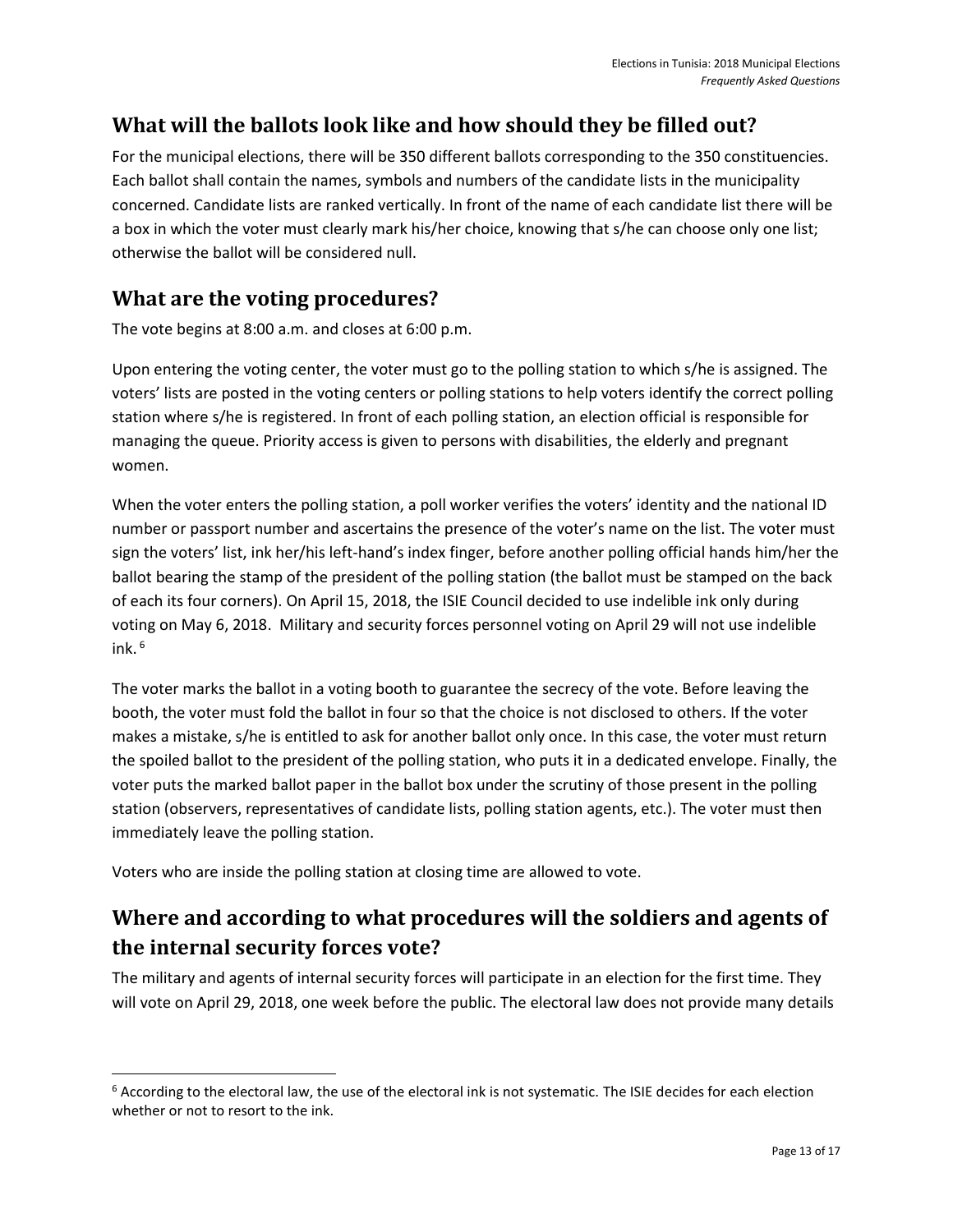about the voting and counting procedures for this category of voters. They are expected to be similar to that provided for other voters, with the exception of a few specificities: $7$ 

- The prohibition of publicly displaying the lists of these voters in the voting centers and polling stations;
- The prohibition on ascertaining the opinion of these voters as they exit the polling stations, or around the voting centers and polling stations; and
- The obligation to count their votes concurrently as the votes of the rest of the electors in the municipality are counted. For example, the ballot boxes containing military and security force ballot papers must be kept and secured until May 6. These ballot papers will be mixed with those of the other voters after the closing of polling stations and before counting begins on May 6.

However, the legal texts do not provide details about the location of voting centers and polling stations for the military and internal security forces, or the procedure to be followed for the transportation, the storage and the security of the ballot boxes between April 29 and May 6.

## <span id="page-16-0"></span>**How will voters with disabilities vote?**

The electoral law enshrines the principles of personal and secret voting for all voters, including voters with disabilities. To this end, it stipulates that polling stations must be set up in such a way as to enable persons with disabilities to access them and to exercise their right to vote (Article 131). The law permits the adoption of specific measures and procedures for the benefit of voters with disabilities, especially those that are blind or have low vision and those with a physical disability that prevents them from writing. On Election Day, these two categories of voters have the right to assistance from a voter of their choice who can assist them to vote if the following requirements are met (Article 33 of the decision of the High Independent Authority for Elections n° 2014-30):

- The voter presents a handicap card;
- The assistant must be a voter;

 $\overline{a}$ 

- The assistant must be either the spouse, or a relative of the voter with a disability. In addition to the national identity card, the assistant must also present an official document proving the relationship to the voter. The voter may also, in the absence of such an assistant from his/her family, ask the president of the polling station to instruct one of the voters present at the polling station to assist him/her in voting; and
- The same assistant may not accompany more than one voter with a disability.

Braille ballot folders containing the ballot paper will be available in each voting center for blind voters and voters with low vision. They will not bear the names of the lists but only the number of the

<sup>&</sup>lt;sup>7</sup> The electoral law and the ISIE decision No. 2014-30 dated 8 September 2014 on rules and procedures for voting and counting as modified by ISIE decision No. 2018-2 dated 2 January 2018.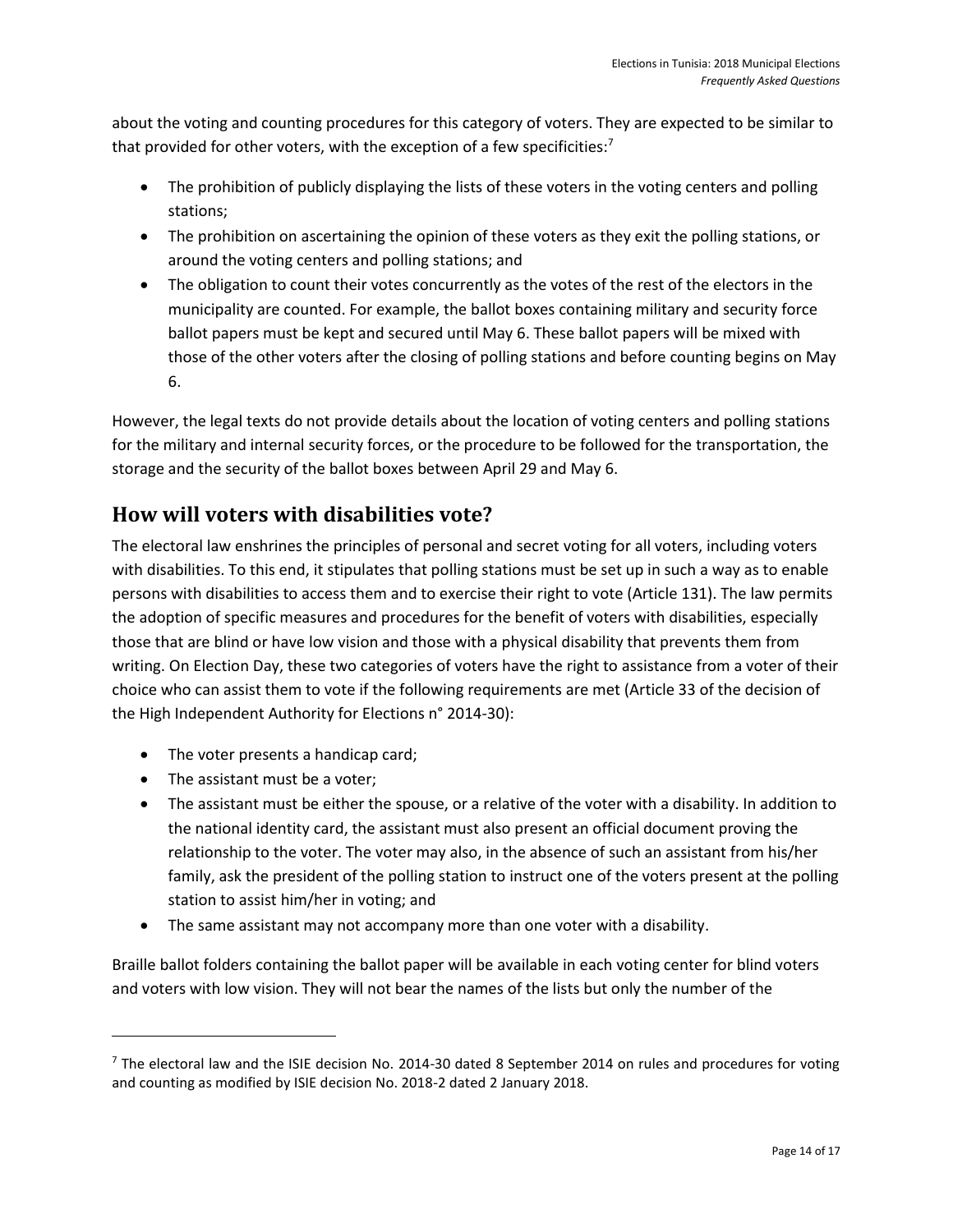candidate lists. The braille folder will be accompanied by a note in Braille that will allow voters to match the name and the number of each candidate list in the electoral constituencies.

Polling station staff should be equipped with guidelines on how to welcome, accommodate and assist voters with different disabilities in the best possible way.

## <span id="page-17-0"></span>**How will illiterate voters vote?**

The electoral law prohibits illiterate voters from using assistants to help them vote. However, the law encourages the High Independent Authority for Elections (ISIE) to carry out sensitization campaigns to explain voting procedures to illiterate voters. The ballot will be designed in color and will contain the symbol and number corresponding to each candidate list to facilitate its use by illiterate voters. The ISIE will prepare and disseminate videos, flyers and posters to explain the voting procedures step by step in a simplified manner to enable illiterate voters to cast their ballots independently.

## <span id="page-17-1"></span>**Where will voting, counting and compilation of results take place?**

Voting and counting will take place in the polling stations. The president and members of the polling stations will count and tabulate the ballots immediately after polling stations close in the presence of observers and representatives of candidate lists. When counting is complete, a copy of the results protocol of the counting process for each polling station is posted in the voting center. Election observers do not receive a copy. These protocols must also be published on the High Independent Authority for Elections' (ISIE) website.

At the same time, 27 tabulation centers will be opened to compile the results from all polling stations in a given region. The consolidated results from each of the 27 tabulation centers are then forwarded to the ISIE Council for verification and proclamation of the election results.

## <span id="page-17-2"></span>**When and how will the preliminary and final results be proclaimed?**

The High Independent Authority for Elections (ISIE) Council announces preliminary election results no later than three days after Election Day. According to the electoral calendar, the announcement of the preliminary results will take place no later than May 9, 2018. Detailed results by polling stations must be posted on the ISIE website and at the ISIE headquarters.

Once the litigation period for the results is over, the ISIE has 48 hours to proclaim the official results. According to the electoral calendar, the final results must be officially announced by June 13, 2018. They will also be published on the ISIE website and in the Official Gazette of the Republic of Tunisia.

The municipal councils will hold their inaugural session at the latest 21 days after the official announcement of the final results. They will elect presidents of the councils with an absolute majority over two rounds. The first session will be called by the governor and presided over by the oldest elected municipal council representative.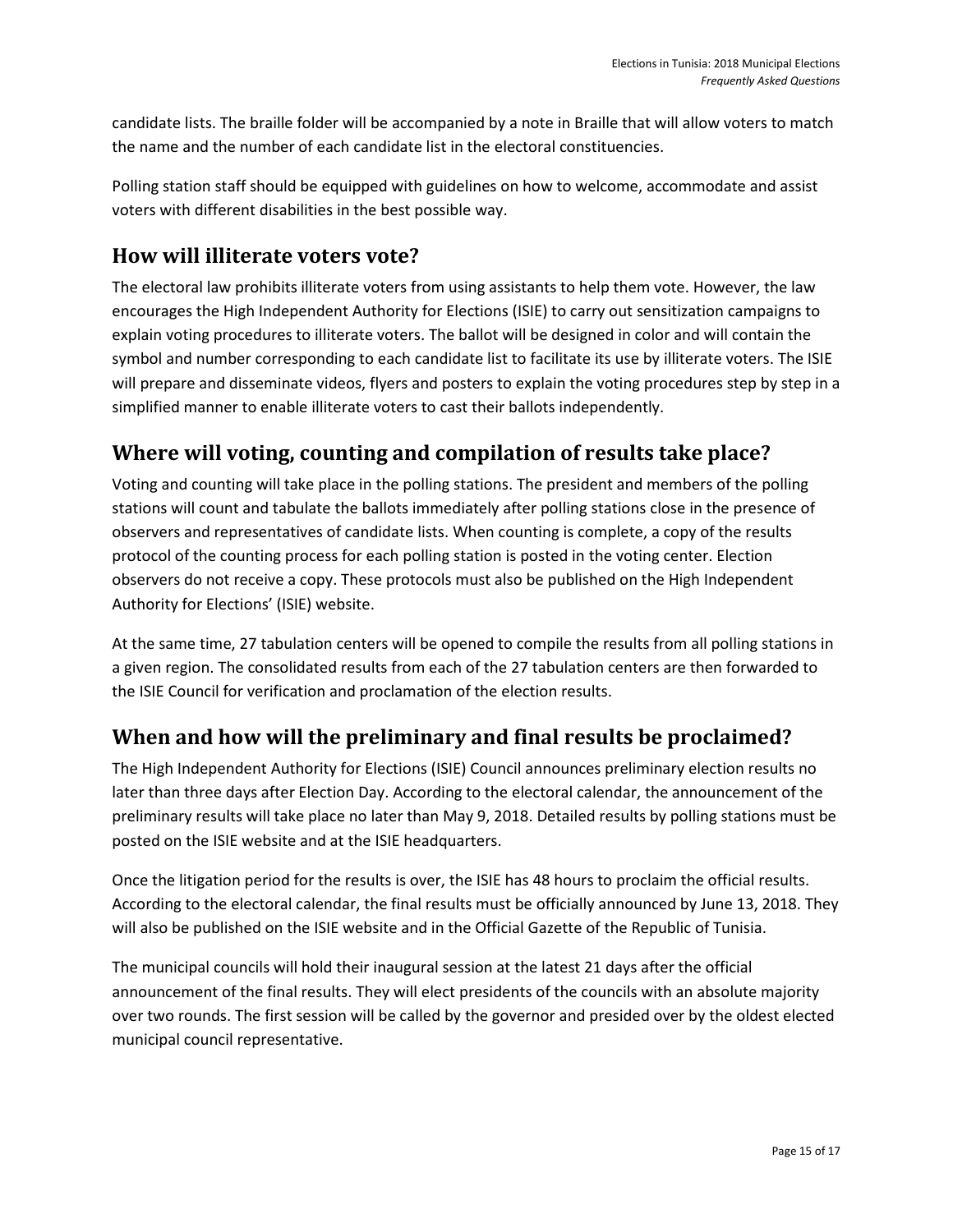## <span id="page-18-0"></span>**Who will observe the municipal elections? How can they obtain accreditation?**

The electoral law permits observation of the elections by national observers, foreign observers, and representatives of candidate lists competing in the elections. To undertake their duties, observers apply for and obtain official accreditation from the High Independent Authority for Elections. Applications for accreditation are closed at the latest one week before Election Day.

### <span id="page-18-1"></span>**Can election results be contested?**

The preliminary results of the elections may be appealed to the Appeal Chambers of the Administrative Tribunal (located in Tunis) within three days of the date of their official proclamation by the High Independent Authority for Elections (ISIE). The right of appeal is open only to the heads and members of candidate lists and representatives of political parties. They can appeal only against the results of the constituency to which they are candidates. The request for appeal must be presented to the Appeals Chamber by a cassation lawyer accompanied by evidence and proof of the notification of appeal to the ISIE and to any other party concerned.

The Appeals Chamber conducts a hearing within a maximum of three days from the submission date of the appeal. The judgment must be pronounced within five days following the hearing and the parties must be notified within a maximum of three days after the decision is made.

Judgments rendered by the Appeals Chamber may be appealed before the administrative court's plenary session by one of the concerned parties (the ISIE, a candidate list or a political party). The appeal must be lodged within three days from the notification of the judgment of first instance. The first president of the Administrative Tribunal sets the date of the hearing within three days. The judgment on appeal shall be rendered within seven days of the date of the hearing and the parties shall be notified within two days of the judgement. The judgment rendered on appeal is final and cannot be challenged further.